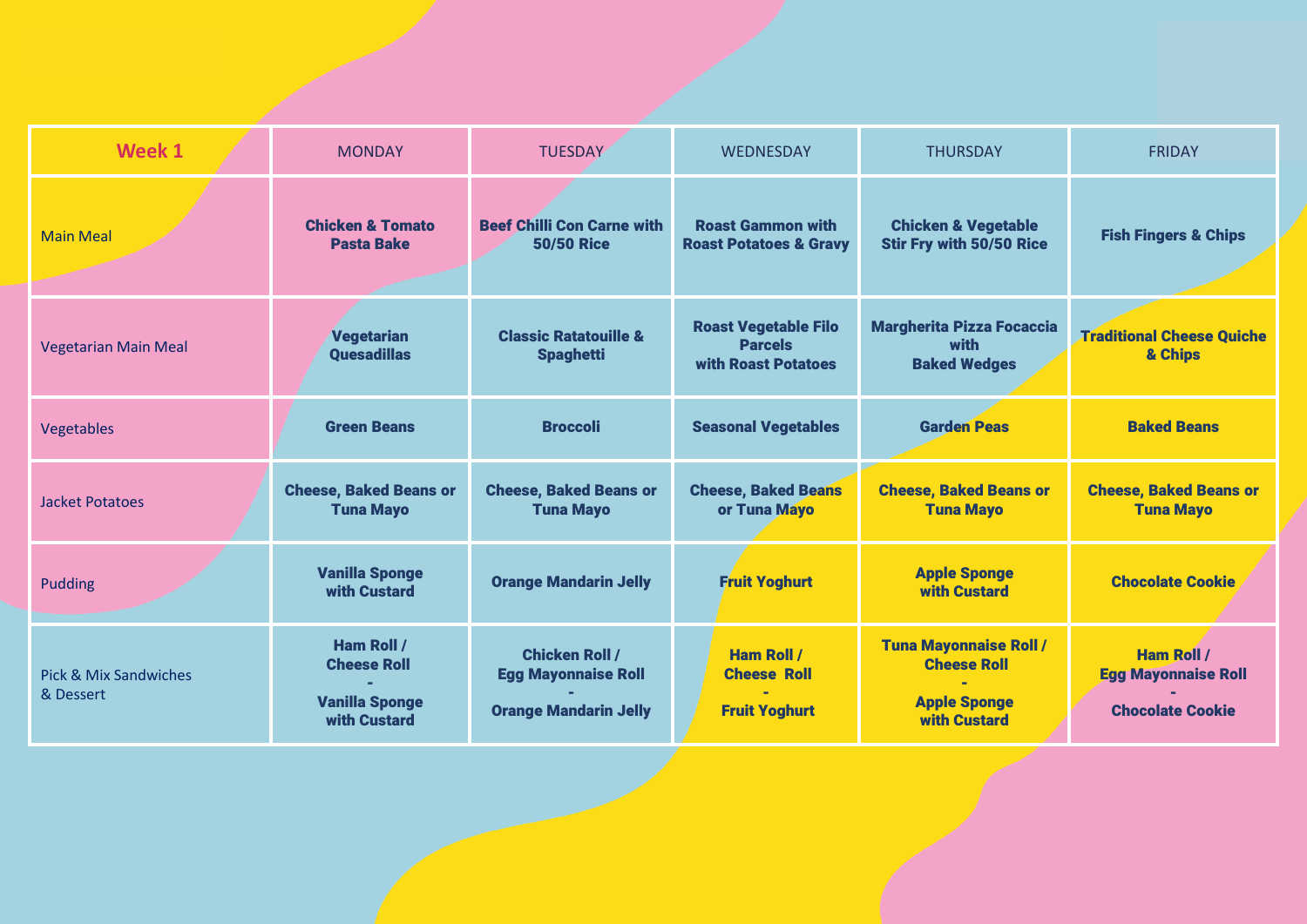| <b>Week 2</b>                                 | <b>MONDAY</b>                                                | <b>TUESDAY</b>                                                                             | <b>WEDNESDAY</b>                                                   | <b>THURSDAY</b>                                                                     | <b>FRIDAY</b>                                                           |
|-----------------------------------------------|--------------------------------------------------------------|--------------------------------------------------------------------------------------------|--------------------------------------------------------------------|-------------------------------------------------------------------------------------|-------------------------------------------------------------------------|
| <b>Main Meal</b>                              | <b>Traditional Pork Sausage</b><br>& Mash with Gravy         | <b>Tuna Pasta Bake</b>                                                                     | <b>Roast Chicken with</b><br><b>Roast Potatoes &amp; Gravy</b>     | <b>Mild Chicken Korma with</b><br><b>50/50 Rice</b>                                 | <b>Chicken Strips</b><br>& Chips                                        |
| <b>Vegetarian Main Meal</b>                   | <b>Vegan Sausage &amp; Mash</b><br>with Gravy                | <b>Oven Baked Macaroni</b><br><b>Cheese</b>                                                | <b>Frittata with Potatoes,</b><br><b>Red Peppers &amp; Spinach</b> | <b>Chickpea, Squash &amp;</b><br><b>Spinach Curry with</b><br><b>50/50 Rice</b>     | <b>Cheese &amp; Onion Pasty</b><br>with Chips                           |
| Vegetables                                    | <b>Carrots</b>                                               | <b>Sweetcorn</b>                                                                           | <b>Seasonal Vegetables</b>                                         | <b>Spring Greens</b>                                                                | <b>Baked Beans</b>                                                      |
| <b>Jacket Potatoes</b>                        | <b>Cheese, Baked Beans or</b><br><b>Tuna Mayo</b>            | <b>Cheese, Baked Beans or</b><br><b>Tuna Mayo</b>                                          | <b>Cheese, Baked Beans</b><br>or Tuna Mayo                         | <b>Cheese, Baked Beans or</b><br><b>Tuna Mayo</b>                                   | <b>Cheese, Baked Beans or</b><br><b>Tuna Mayo</b>                       |
| Pudding                                       | <b>Shortbread</b>                                            | <b>Apple Sponge</b><br>with Custard                                                        | <b>Fruit Yoghurt</b>                                               | <b>Orange Mandarin Jelly</b>                                                        | <b>Oaty Flapjack</b>                                                    |
| <b>Pick &amp; Mix Sandwiches</b><br>& Dessert | <b>Ham Roll /</b><br><b>Cheese Roll</b><br><b>Shortbread</b> | <b>Chicken Roll /</b><br><b>Egg Mayonnaise Roll</b><br><b>Apple Sponge</b><br>with Custard | <b>Ham Roll /</b><br><b>Cheese Roll</b><br><b>Fruit Yoghurt</b>    | <b>Tuna Mayonnaise Roll /</b><br><b>Cheese Roll</b><br><b>Orange Mandarin Jelly</b> | <b>Ham Roll /</b><br><b>Egg Mayonnaise Roll</b><br><b>Oaty Flapjack</b> |